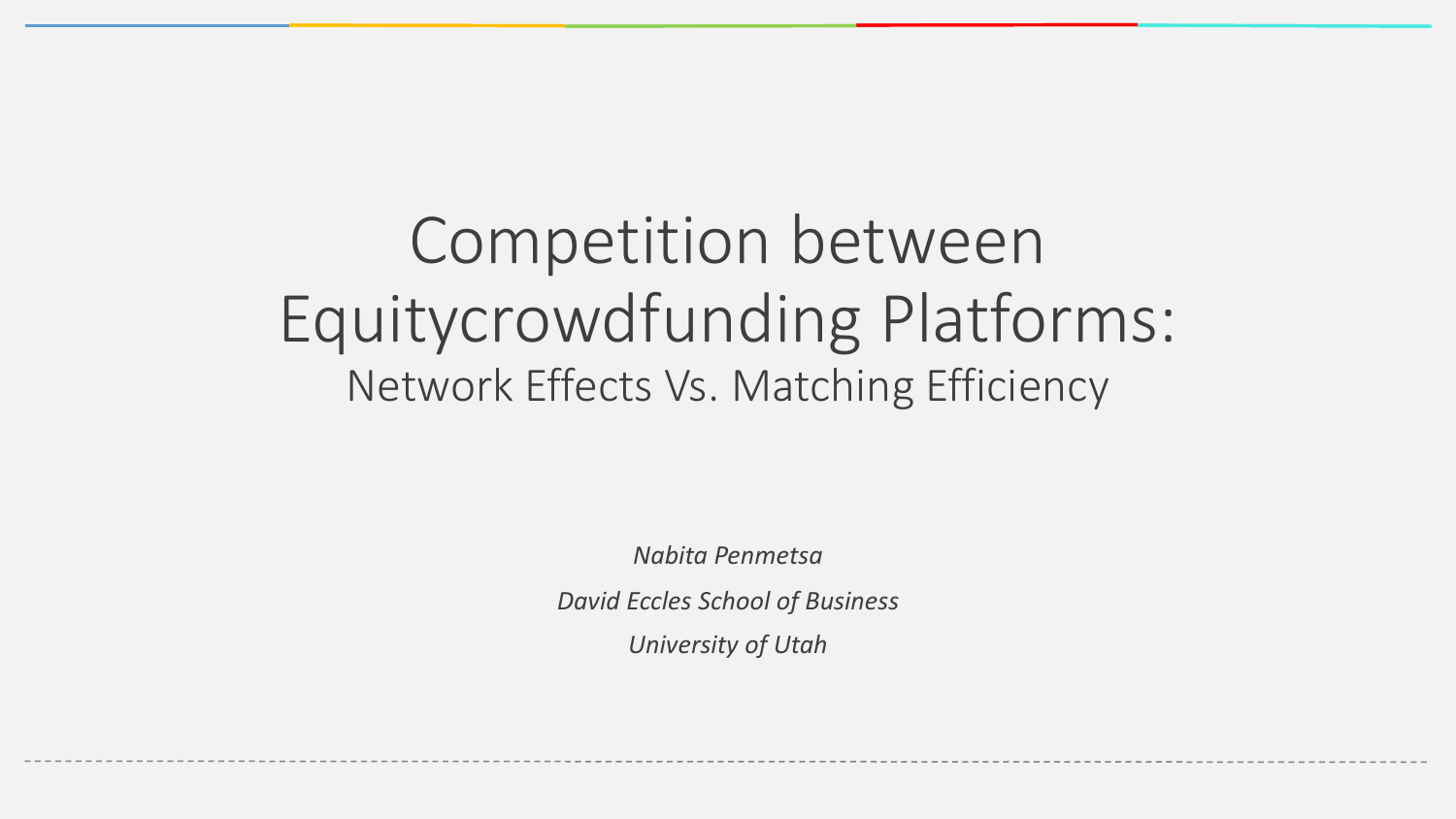### Agenda

- » Introduction
- » Research Statement
- » Literature Review
- » Model
- » Findings
- » Conclusion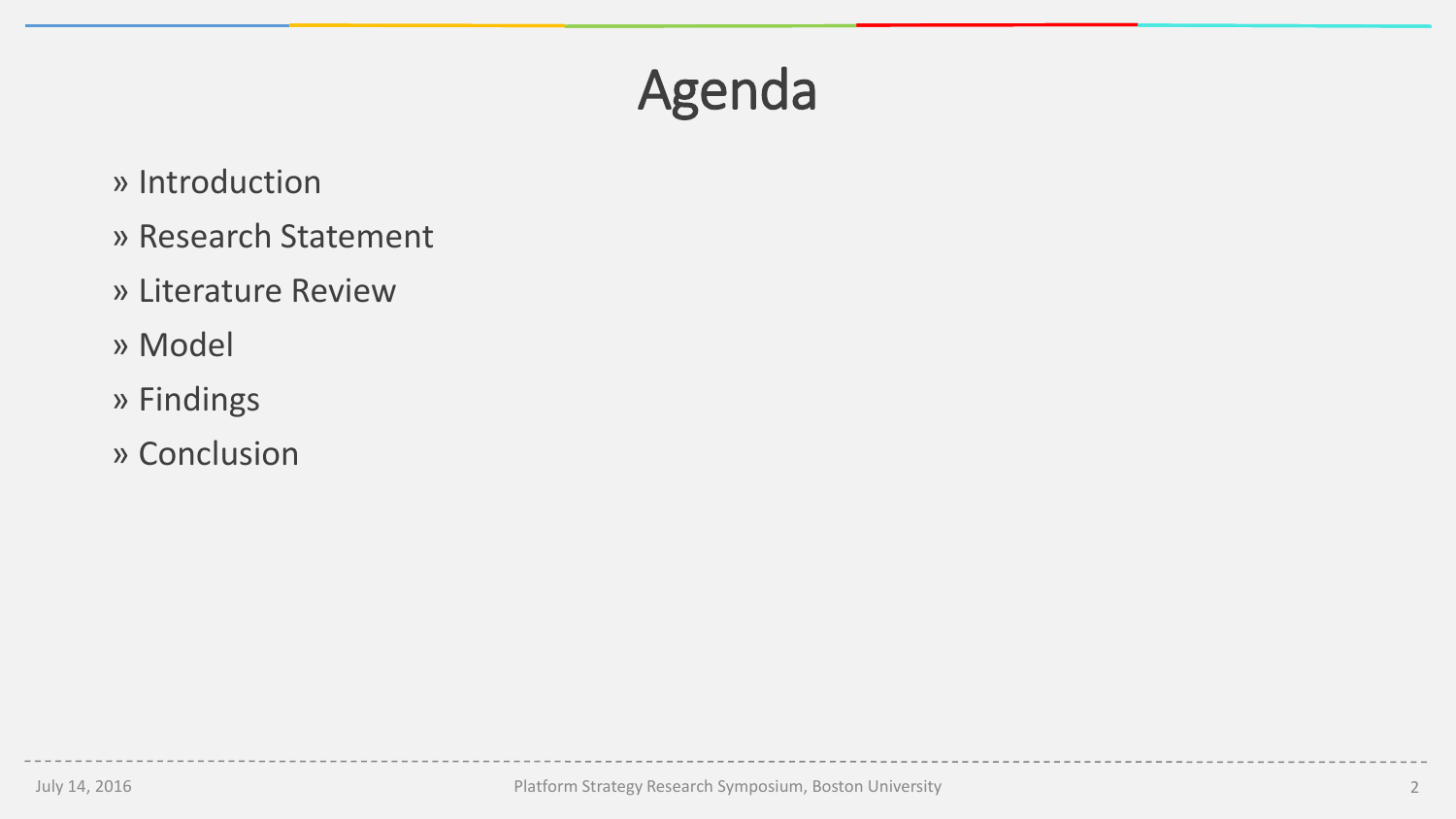### Crowdfunding Industry



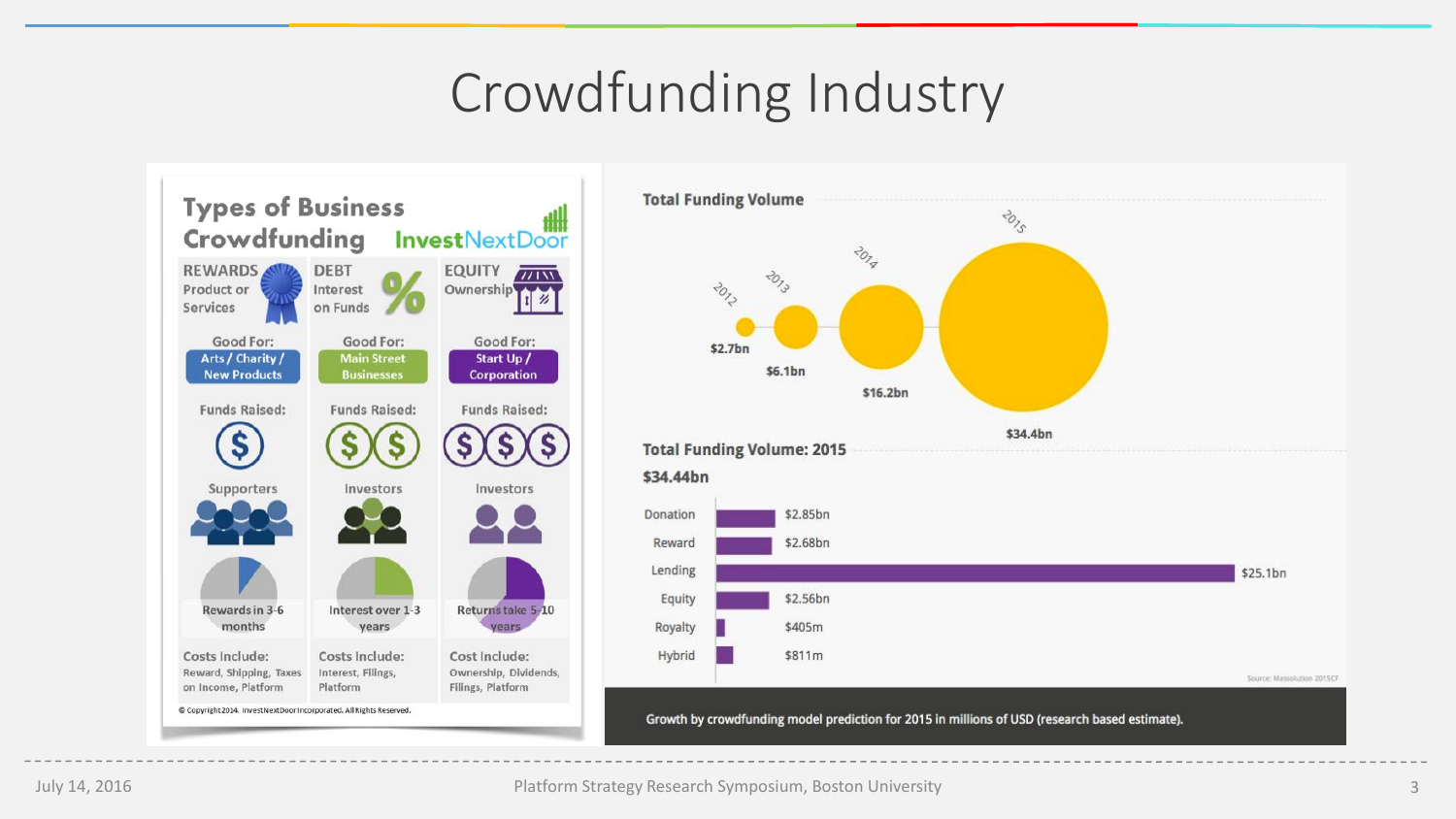### Multiple Platforms and Presence of Asymmetries

#### US Crowdfunding Platforms

| <b>Platform</b>    | <b>Raised to Date</b> | <b>Investments</b> |  |
|--------------------|-----------------------|--------------------|--|
| Angellist          | \$248,219,051         | 275                |  |
| Equitynet          | \$137,273,855         | 579                |  |
| Crowdfunder        | \$107,886,625         | 134                |  |
| Fundable           | \$80,615,590          | 42                 |  |
| Seedinvest         | \$49,475,025          | 36                 |  |
| Wefunder           | \$38,793,650          | 23                 |  |
| <b>Earlyshares</b> | \$22,955,248          | 21                 |  |
| Onevest            | \$19,852,292          | 26                 |  |



Source: Fundwisdom.com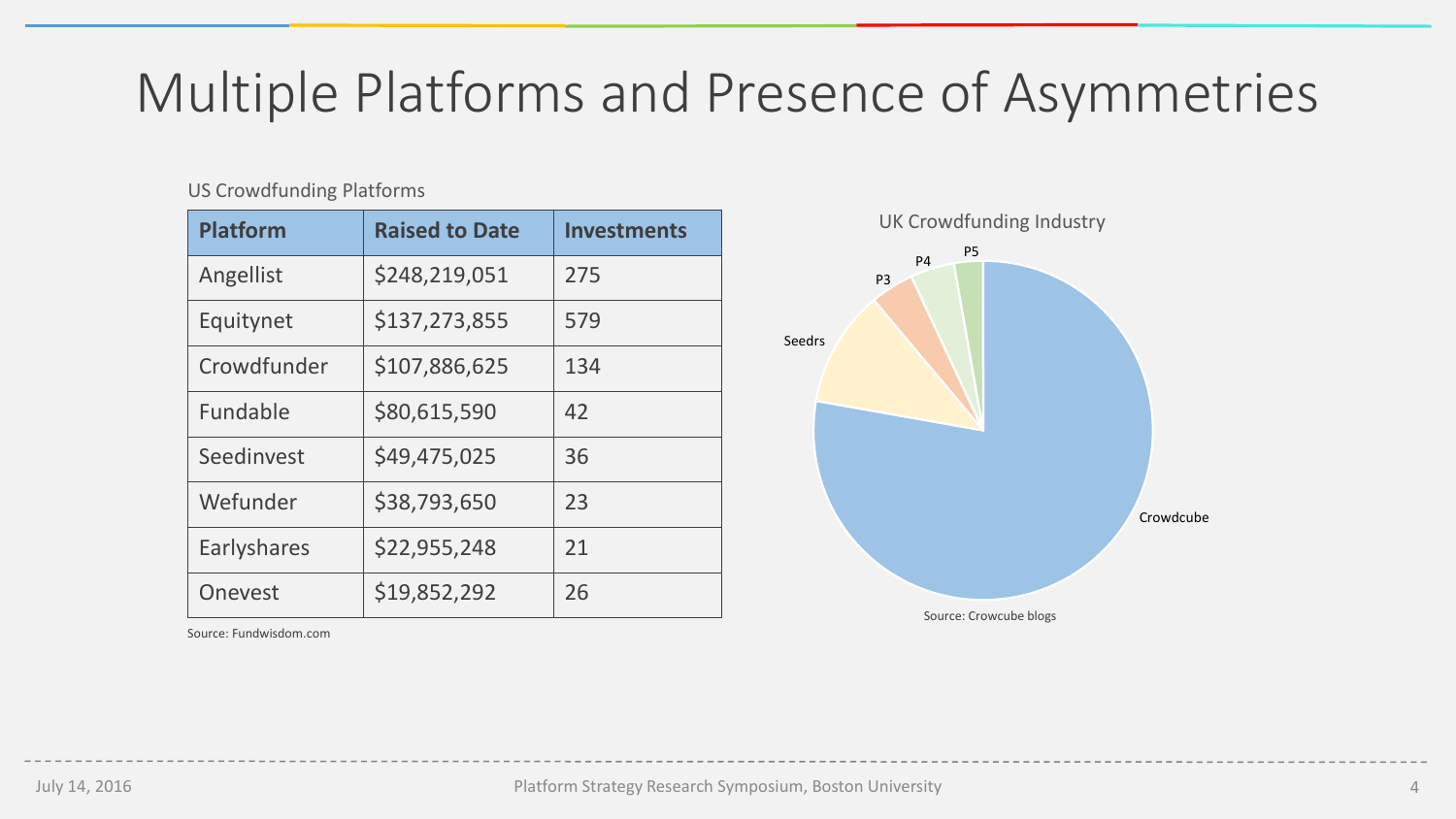### Research Questions

How do we characterize the nature of competition between equity crowd funding platforms?

Is there place for multiple platforms?

How does the choice of pricing structures influence competition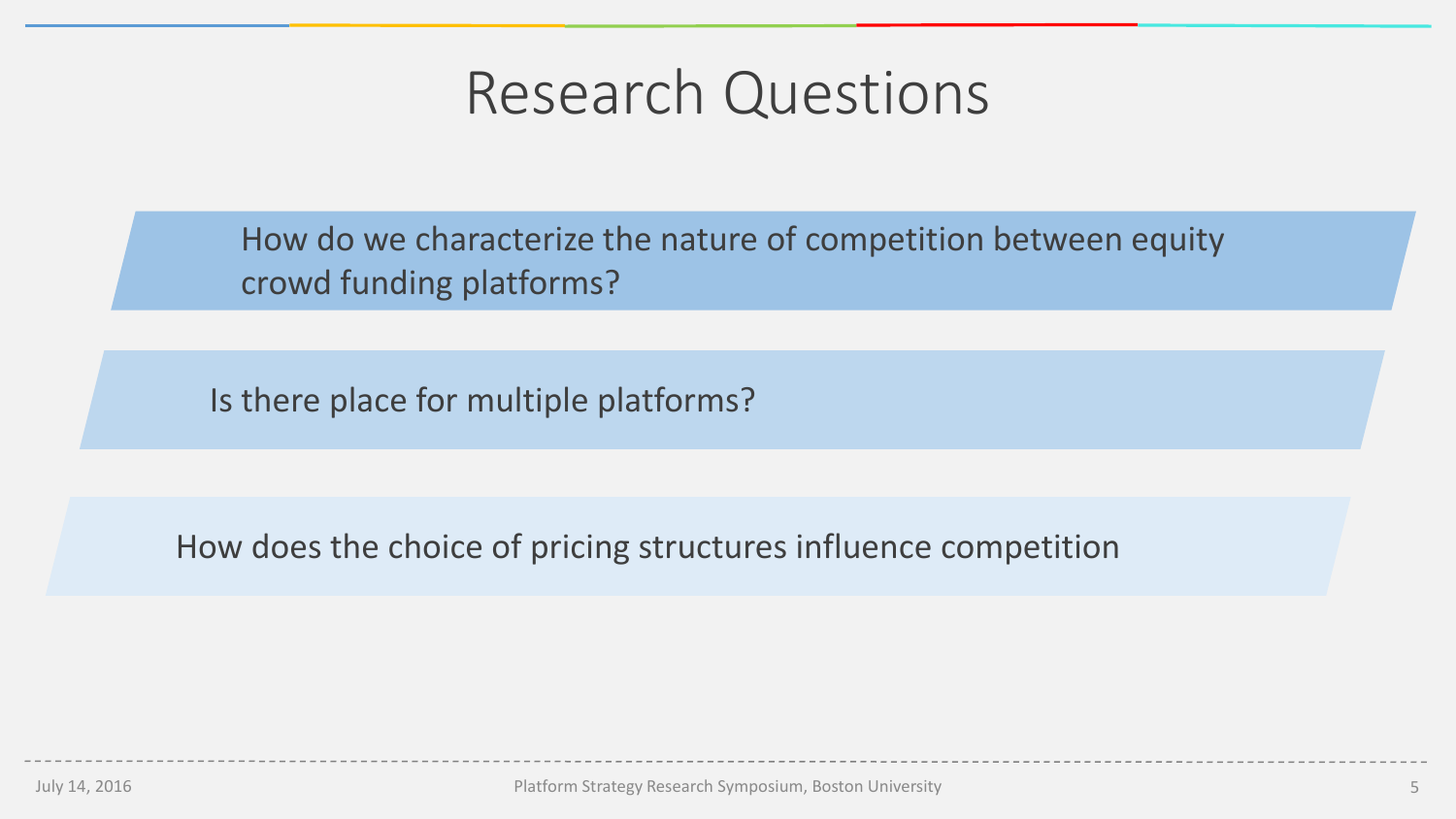### Literature Review Crowdfunding

|                                             | <b>Rewards-based</b><br>crowdfunding                            | <b>Debt-based crowdfunding</b>                                     | <b>Equity crowdfunding</b>                                 |
|---------------------------------------------|-----------------------------------------------------------------|--------------------------------------------------------------------|------------------------------------------------------------|
| Funder, Lender, Investor<br><b>Behavior</b> | Burtch et al. (2015)<br>Chen et al. (2015)<br>Hsu et al. (2015) | Zhang and Liu (2012)<br>Burtch et al. (2014)<br>Lin and Wei (2015) | Kim and Viswanathan<br>(2016)                              |
| <b>Project or Funding Success</b>           | <b>Mollick (2014)</b>                                           | Burtch et al. (2016)                                               | Ahlers et al. (2015)                                       |
| <b>Strategic Issues</b>                     | Agrawal et al. (2015)<br>Lin and Viswanathan<br>(2015)          | Wei and Lin (2016)                                                 | <b>Competition: Pricing and</b><br>quality differentiation |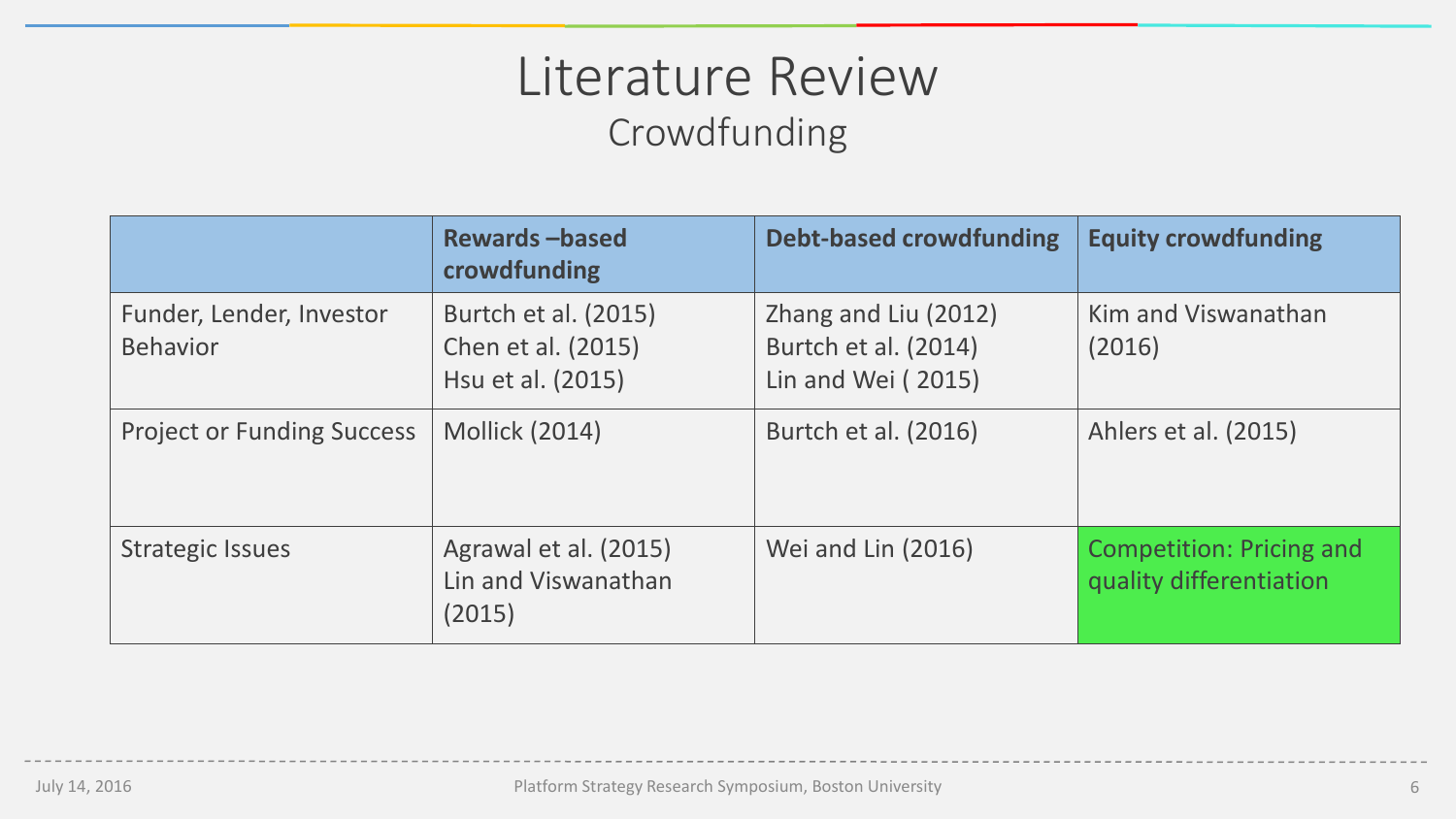### Literature Review Two-sided Markets

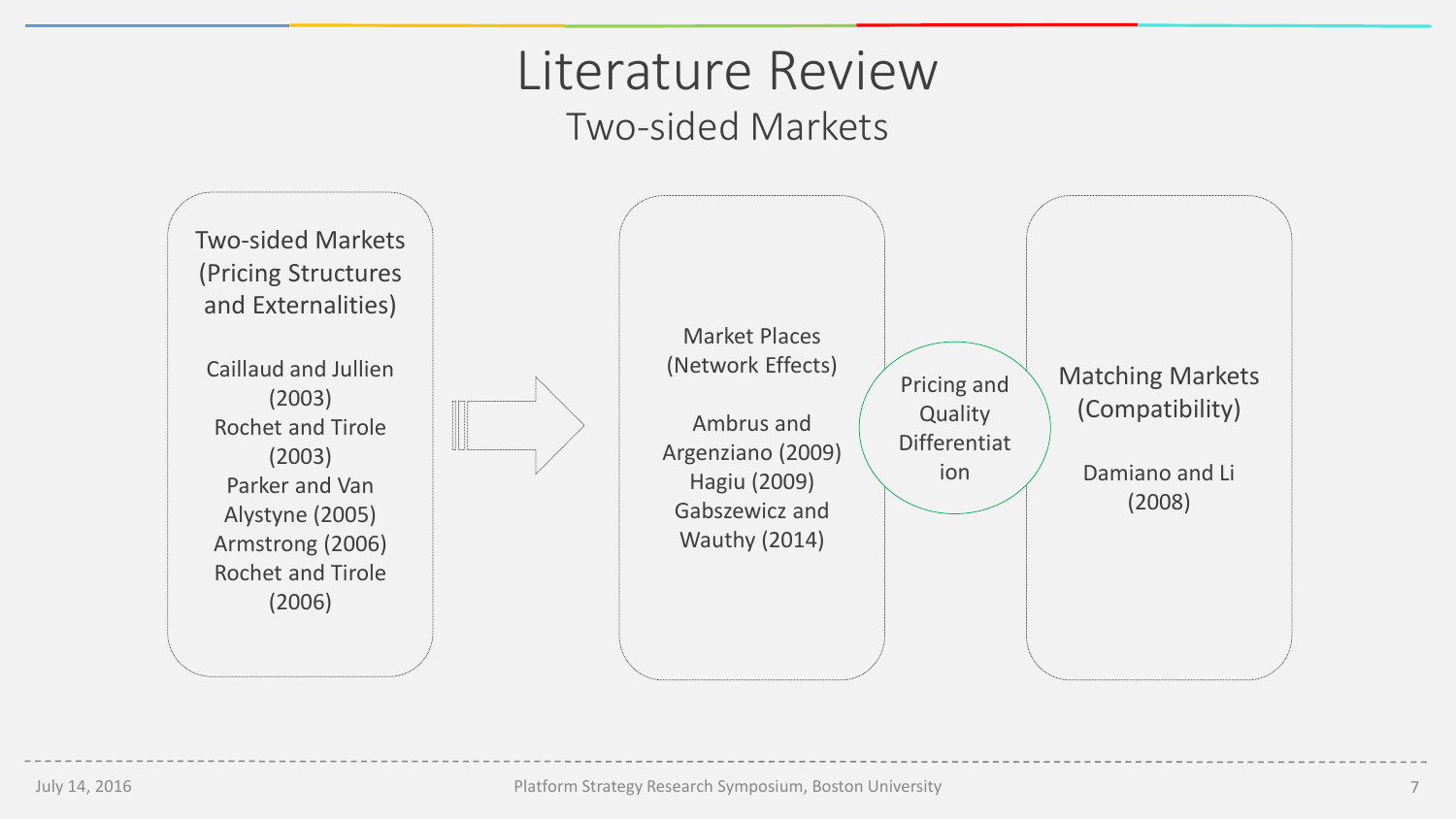# Platform – Matching Startups and Investors

#### Startups (Growth Factor) and Startups (Growth Factor) and Investors (Risk Appetite)

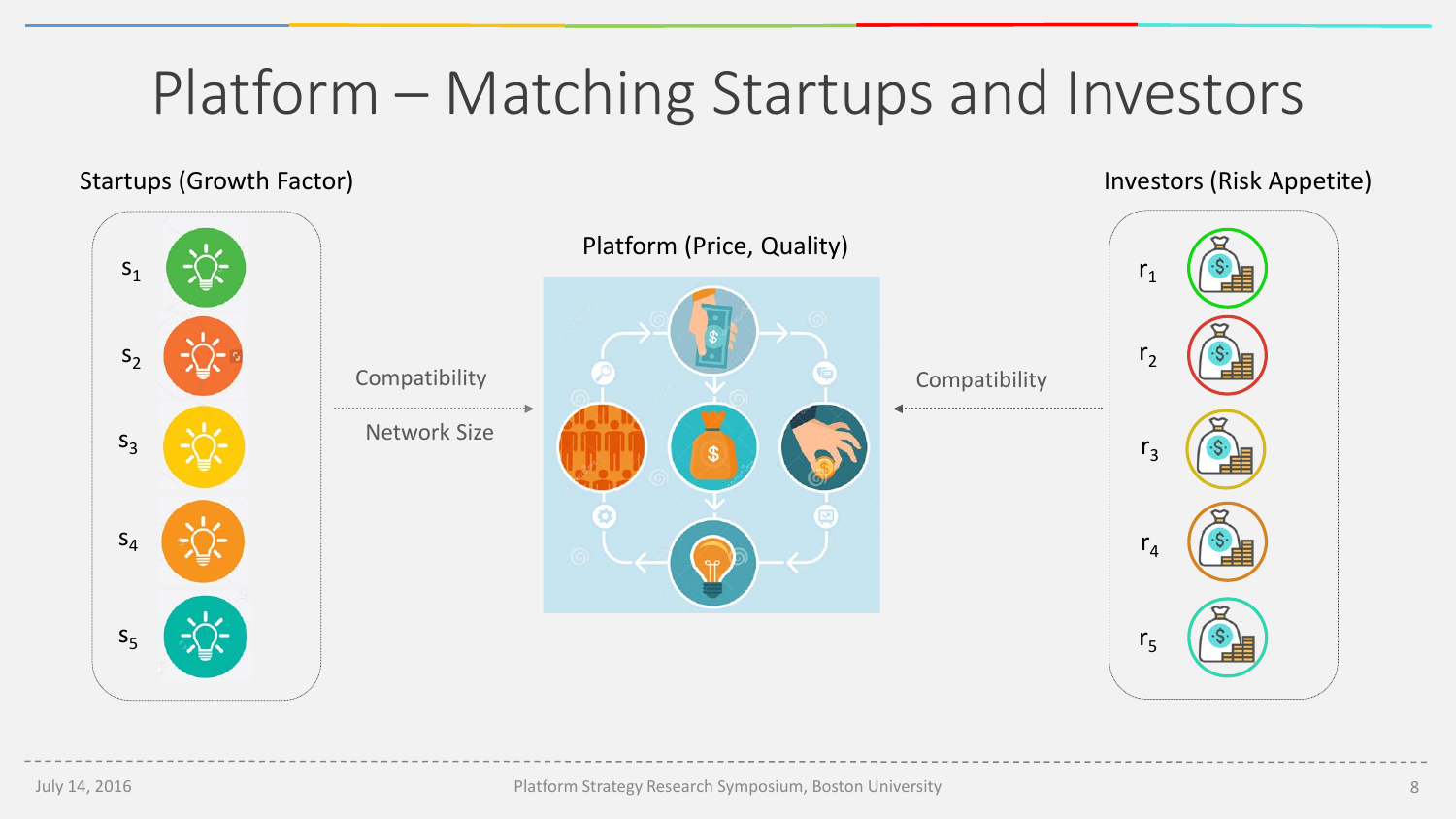# Pricing Strategies



| <b>Charging Startups</b> | <b>Charging Investors</b>    | <b>Charging Startups</b><br>and Investors |
|--------------------------|------------------------------|-------------------------------------------|
| <b>EquityNet®</b>        | <b><i>&amp;AngelList</i></b> | wefunder                                  |
| <b>CircleUp</b>          | <b>FundersClub</b>           |                                           |
|                          |                              |                                           |
|                          |                              |                                           |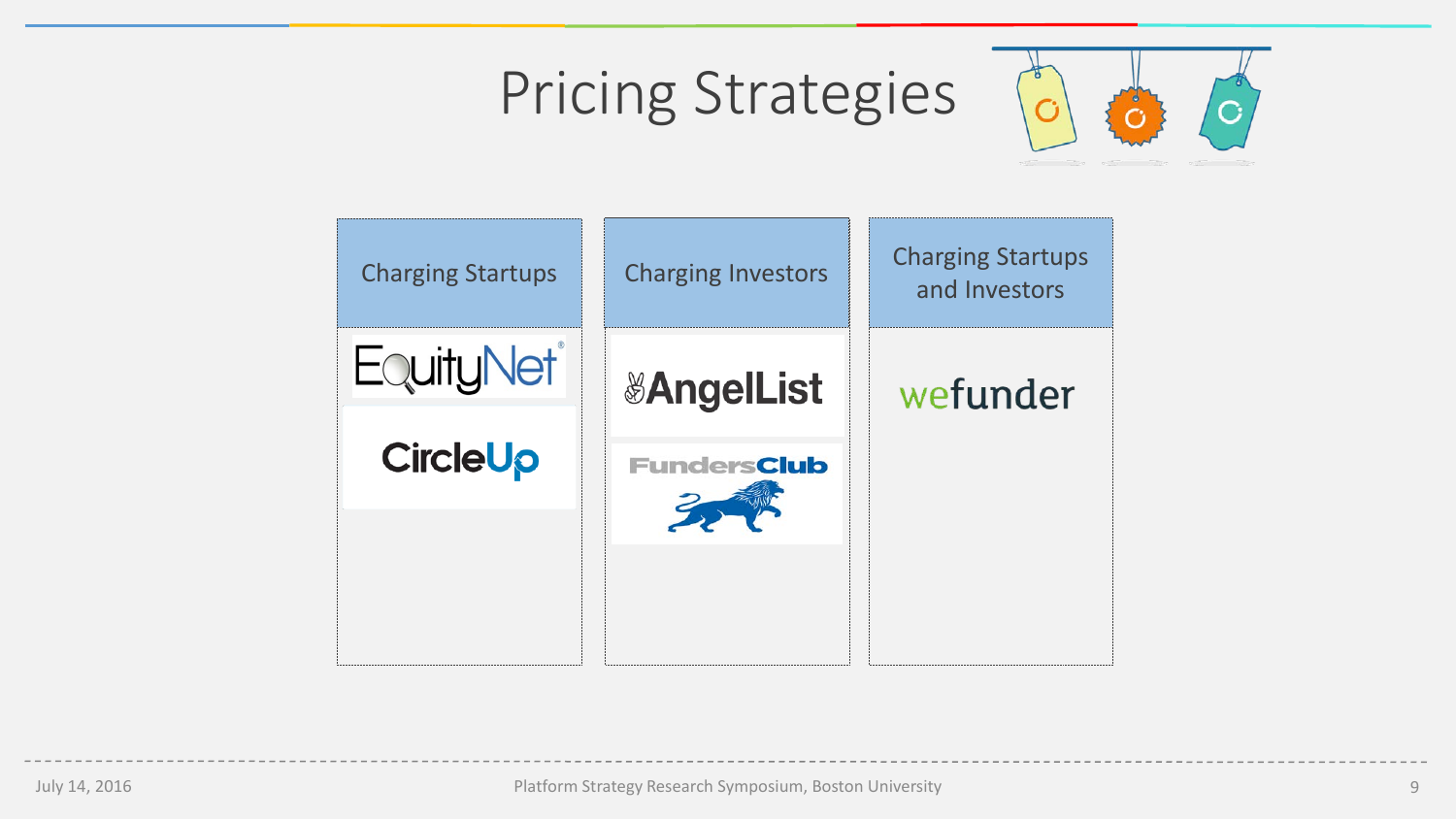### Model

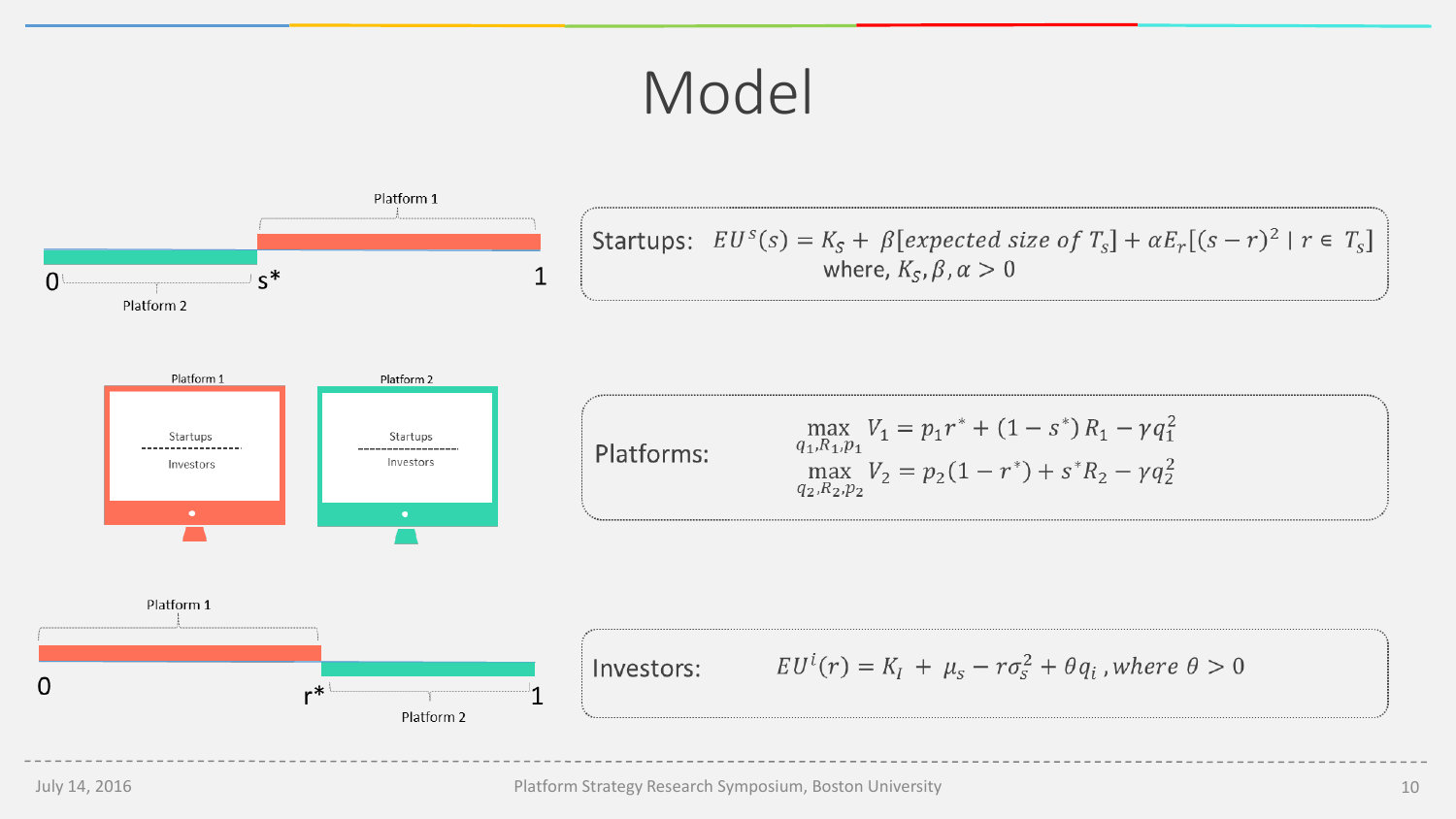### Segmenting Equilibrium Platform 1  $q_1 > q_2$  Platform 2  $P_1 > P_2$  $q_1$ > $q_2$



Segmenting Equilibrium exists only when there is significant quality differentiation between the platforms and both startups and investors place a higher value on compatibility.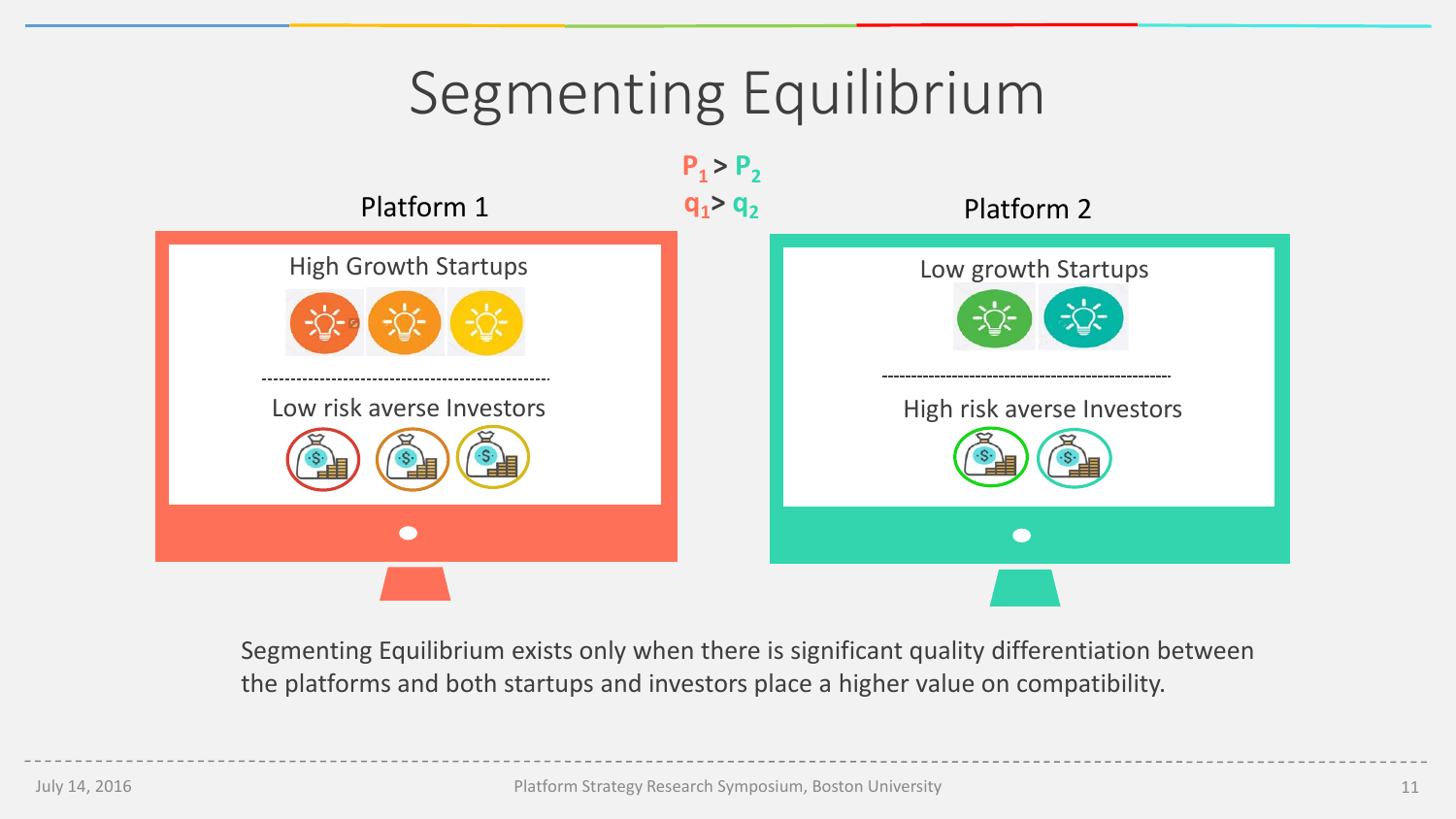# Findings

|                               |                                                                         |                             |                                        |                                             | <b>Segmenting</b><br>Equilibrium                            | <b>Asymmetry</b>                                              | <b>Profits</b> |
|-------------------------------|-------------------------------------------------------------------------|-----------------------------|----------------------------------------|---------------------------------------------|-------------------------------------------------------------|---------------------------------------------------------------|----------------|
| Compatibility                 | both sides<br>Charging<br>Startups<br>Investors<br>Charging<br>Charging | Charging both<br>sides      | <b>Weak Network</b><br>Externalities   | High                                        | Higher profits<br>when network<br>externalities are<br>weak |                                                               |                |
|                               | <b>XXX SEEXXEXXXXE</b><br><b>EGYMMSKYKKK</b>                            |                             | Charging<br>Investors                  | <b>Weak Network</b><br><b>Externalities</b> | Low                                                         | Higher profits<br>when network<br>externalities are<br>strong |                |
| <b>Network</b><br><b>Size</b> |                                                                         | Charging<br><b>Startups</b> | <b>Strong Network</b><br>Externalities |                                             |                                                             |                                                               |                |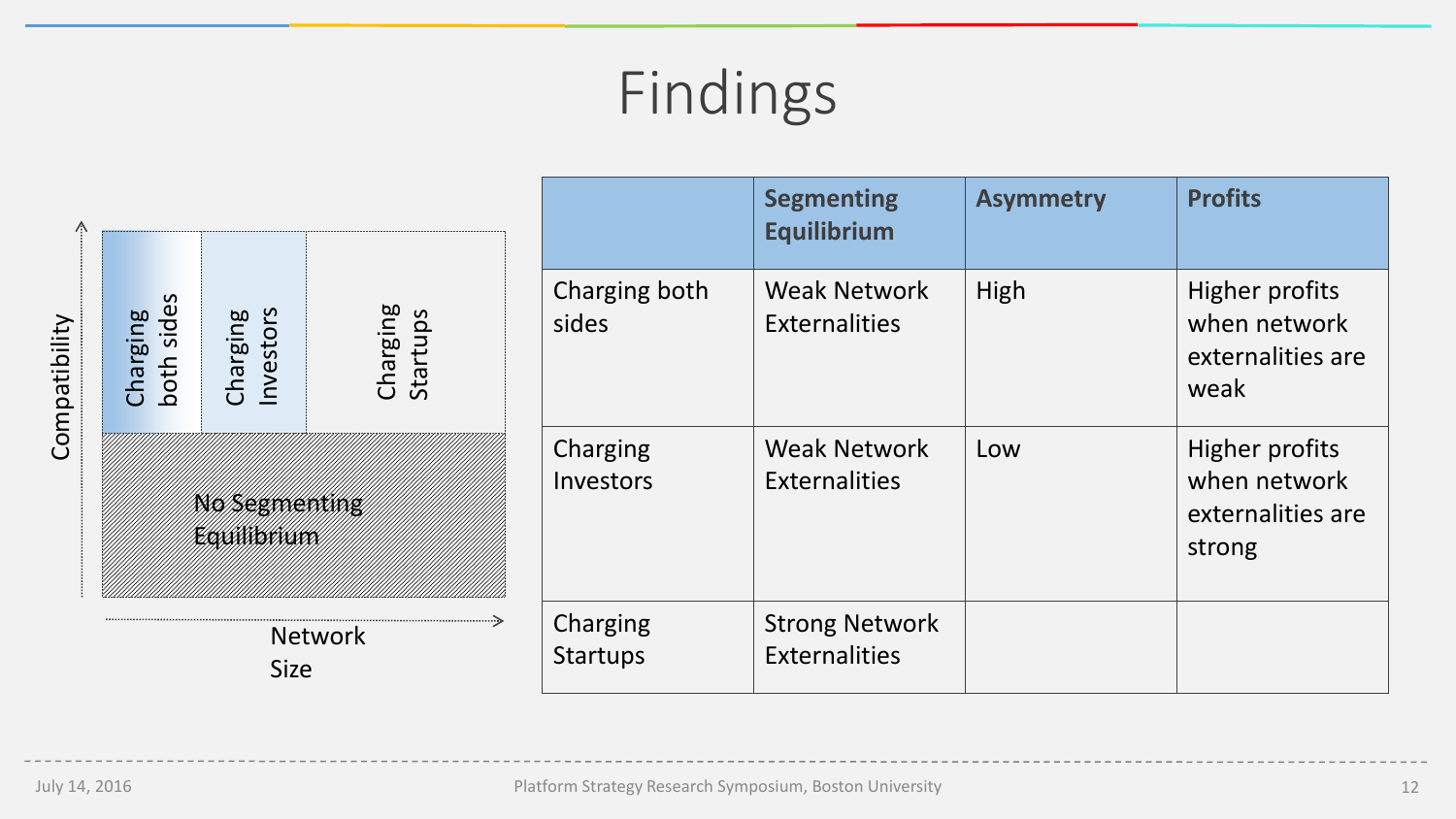### Conclusions

» Segmentation can improve the value of intermediation service offered by platforms and increase platform profits.

» Platforms can achieve segmentation and strengthen their competitive position by offering differentiated services.

Example: CircleUp focusses exclusively on consumer product companies.

» Choice of pricing strategy can enhance the efficiency of matching by supporting segmentation.

Example: Charging only startups may align well with EquityNet's focus on scale.